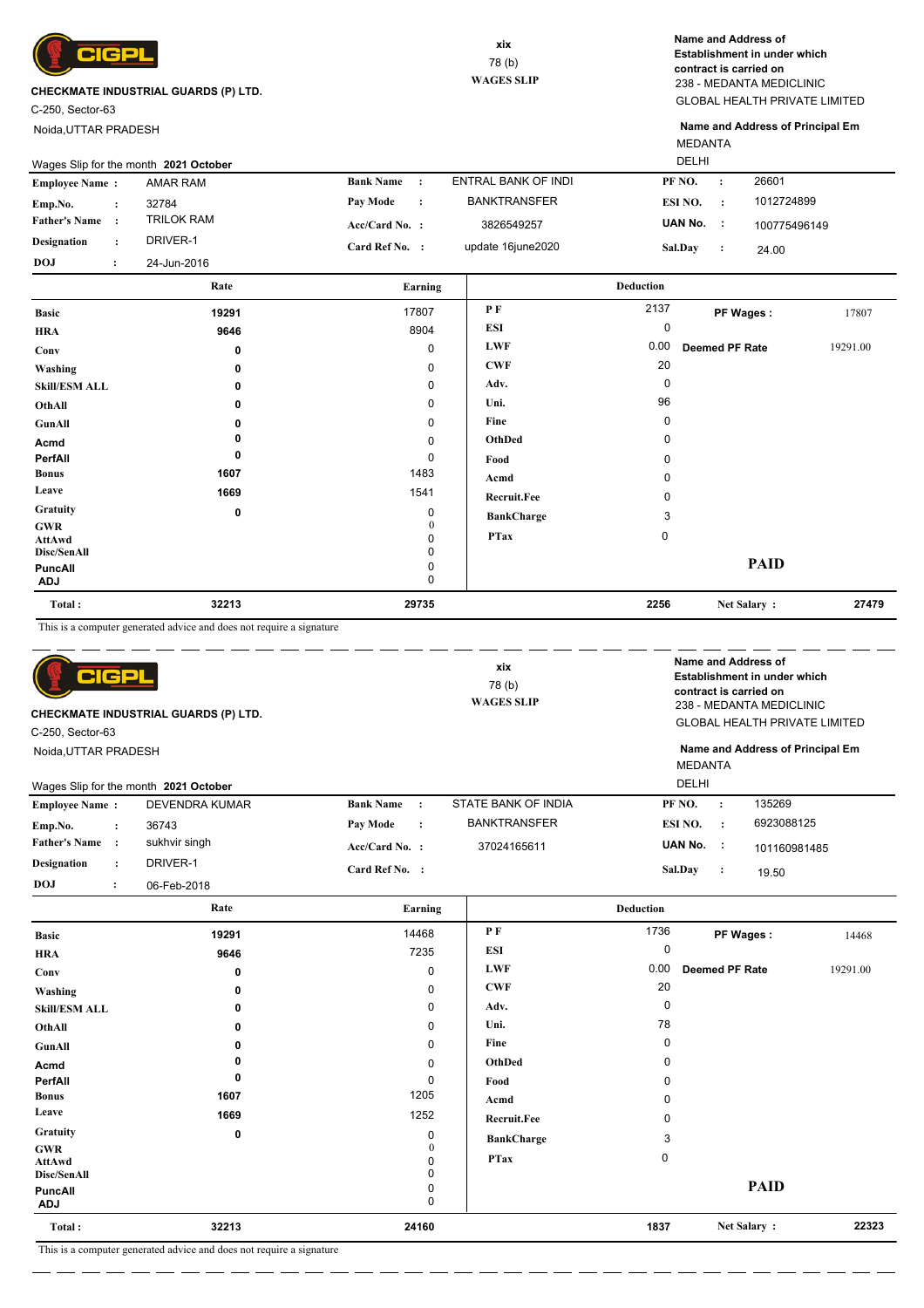

C-250, Sector-63

Noida,UTTAR PRADESH

GLOBAL HEALTH PRIVATE LIMITED 238 - MEDANTA MEDICLINIC **Name and Address of Establishment in under which contract is carried on**

MEDANTA **Name and Address of Principal Em**

| Wages Slip for the month 2021 October |  |             |                  |           |                     |                |           |              |
|---------------------------------------|--|-------------|------------------|-----------|---------------------|----------------|-----------|--------------|
| <b>Employee Name:</b>                 |  | SONU KUMAR  | <b>Bank Name</b> | $\cdot$ : | <b>CANARA BANK</b>  | PF NO.         |           | 139128       |
| Emp.No.                               |  | 40922       | Pay Mode         | $\cdot$ : | <b>BANKTRANSFER</b> | ESI NO.        | $\sim$ 1. |              |
| <b>Father's Name</b>                  |  | ram swaroop | $Acc/Card No.$ : |           | 0390101154410       | UAN No. :      |           | 101508657065 |
| <b>Designation</b>                    |  | DRIVER-1    | Card Ref No. :   |           |                     | <b>Sal.Day</b> |           | 24.00        |
| <b>DOJ</b>                            |  | 04-Sep-2019 |                  |           |                     |                |           |              |

|                              | Rate  | Earning           |                   | <b>Deduction</b> |                |          |
|------------------------------|-------|-------------------|-------------------|------------------|----------------|----------|
| <b>Basic</b>                 | 19291 | 17807             | PF                | 2137             | PF Wages:      | 17807    |
| <b>HRA</b>                   | 9646  | 8904              | ESI               | 0                |                |          |
| Conv                         | 0     | $\mathbf 0$       | <b>LWF</b>        | 0.00             | Deemed PF Rate | 19291.00 |
| Washing                      | 0     | 0                 | <b>CWF</b>        | 20               |                |          |
| <b>Skill/ESM ALL</b>         | 0     | 0                 | Adv.              | 0                |                |          |
| OthAll                       | 0     | 0                 | Uni.              | 96               |                |          |
| GunAll                       | 0     | 0                 | Fine              | 0                |                |          |
| Acmd                         |       | 0                 | OthDed            | 0                |                |          |
| PerfAll                      | 0     | 0                 | Food              | 0                |                |          |
| <b>Bonus</b>                 | 1607  | 1483              | Acmd              | 0                |                |          |
| Leave                        | 1669  | 1541              | Recruit.Fee       | 0                |                |          |
| Gratuity                     | 0     | 0                 | <b>BankCharge</b> | 3                |                |          |
| <b>GWR</b><br>AttAwd         |       | $\mathbf{0}$<br>0 | <b>PTax</b>       | $\mathbf 0$      |                |          |
| Disc/SenAll                  |       | 0                 |                   |                  |                |          |
| <b>PuncAll</b><br><b>ADJ</b> |       | 0<br>0            |                   |                  | <b>PAID</b>    |          |
| Total:                       | 32213 | 29735             |                   | 2256             | Net Salary:    | 27479    |

This is a computer generated advice and does not require a signature

| elcp<br><b>CHECKMATE INDUSTRIAL GUARDS (P) LTD.</b><br>C-250, Sector-63<br>Noida, UTTAR PRADESH<br>Wages Slip for the month 2021 October |                      |               | xix<br>78(b)<br><b>WAGES SLIP</b> |  |                        | MEDANTA<br>DELHI |                | Name and Address of<br>Establishment in under which<br>contract is carried on<br>238 - MEDANTA MEDICLINIC<br><b>GLOBAL HEALTH PRIVATE LIMITED</b><br>Name and Address of Principal Em |              |
|------------------------------------------------------------------------------------------------------------------------------------------|----------------------|---------------|-----------------------------------|--|------------------------|------------------|----------------|---------------------------------------------------------------------------------------------------------------------------------------------------------------------------------------|--------------|
| <b>Employee Name:</b>                                                                                                                    |                      | AMIR JHA      | <b>Bank Name</b><br>$\cdot$ :     |  | STATE BANK OF INDIA    |                  | PF NO.         | $\cdot$ :                                                                                                                                                                             | 140452       |
| Emp.No.                                                                                                                                  | $\ddot{\phantom{a}}$ | 42261         | Pay Mode<br>$\cdot$ :             |  | <b>BANKTRANSFER</b>    |                  | ESI NO.        | $\cdot$ :                                                                                                                                                                             | 1014504303   |
| <b>Father's Name</b>                                                                                                                     |                      | HARI NATH JHA | Acc/Card No. :                    |  | 10650682624            |                  | UAN No. :      |                                                                                                                                                                                       | 101569893941 |
| <b>Designation</b>                                                                                                                       | $\ddot{\phantom{a}}$ | DRIVER-1      | Card Ref No. :                    |  | cheque upload 3feb2020 |                  | <b>Sal.Dav</b> | $\cdot$ :                                                                                                                                                                             | 23.50        |
| <b>DOJ</b>                                                                                                                               | $\ddot{\cdot}$       | 01-Feb-2020   |                                   |  |                        |                  |                |                                                                                                                                                                                       |              |

|                                            | Rate                                  | Earning     |                   | <b>Deduction</b> |                |          |
|--------------------------------------------|---------------------------------------|-------------|-------------------|------------------|----------------|----------|
| <b>Basic</b>                               | 19291                                 | 17436       | P F               | 2092             | PF Wages:      | 17436    |
| <b>HRA</b>                                 | 9646                                  | 8719        | <b>ESI</b>        | 0                |                |          |
| Conv                                       | 0                                     | 0           | <b>LWF</b>        | 0.00             | Deemed PF Rate | 19291.00 |
| Washing                                    | 0                                     | $\mathbf 0$ | <b>CWF</b>        | 20               |                |          |
| <b>Skill/ESM ALL</b>                       | 0                                     | 0           | Adv.              | 0                |                |          |
| OthAll                                     | 0                                     | 0           | Uni.              | 94               |                |          |
| GunAll                                     | 0                                     | $\mathbf 0$ | Fine              | $\Omega$         |                |          |
| Acmd                                       |                                       | $\mathbf 0$ | OthDed            | 0                |                |          |
| PerfAll                                    | 0                                     | 0           | Food              | 0                |                |          |
| <b>Bonus</b>                               | 1607                                  | 1452        | Acmd              | 0                |                |          |
| Leave                                      | 1669                                  | 1509        | Recruit.Fee       | 0                |                |          |
| Gratuity                                   | 0                                     | 0           | <b>BankCharge</b> | 3                |                |          |
| <b>GWR</b><br><b>AttAwd</b><br>Disc/SenAll |                                       | $\Omega$    | <b>PTax</b>       | 0                |                |          |
| <b>PuncAll</b><br><b>ADJ</b>               |                                       | 0<br>0      |                   |                  | <b>PAID</b>    |          |
| Total:                                     | 32213                                 | 29116       |                   | 2209             | Net Salary:    | 26907    |
|                                            | $\sim$ $\sim$ $\sim$<br>$\sim$ $\sim$ |             |                   |                  |                |          |

This is a computer generated advice and does not require a signature

— — —

- - - - - - - - - - - -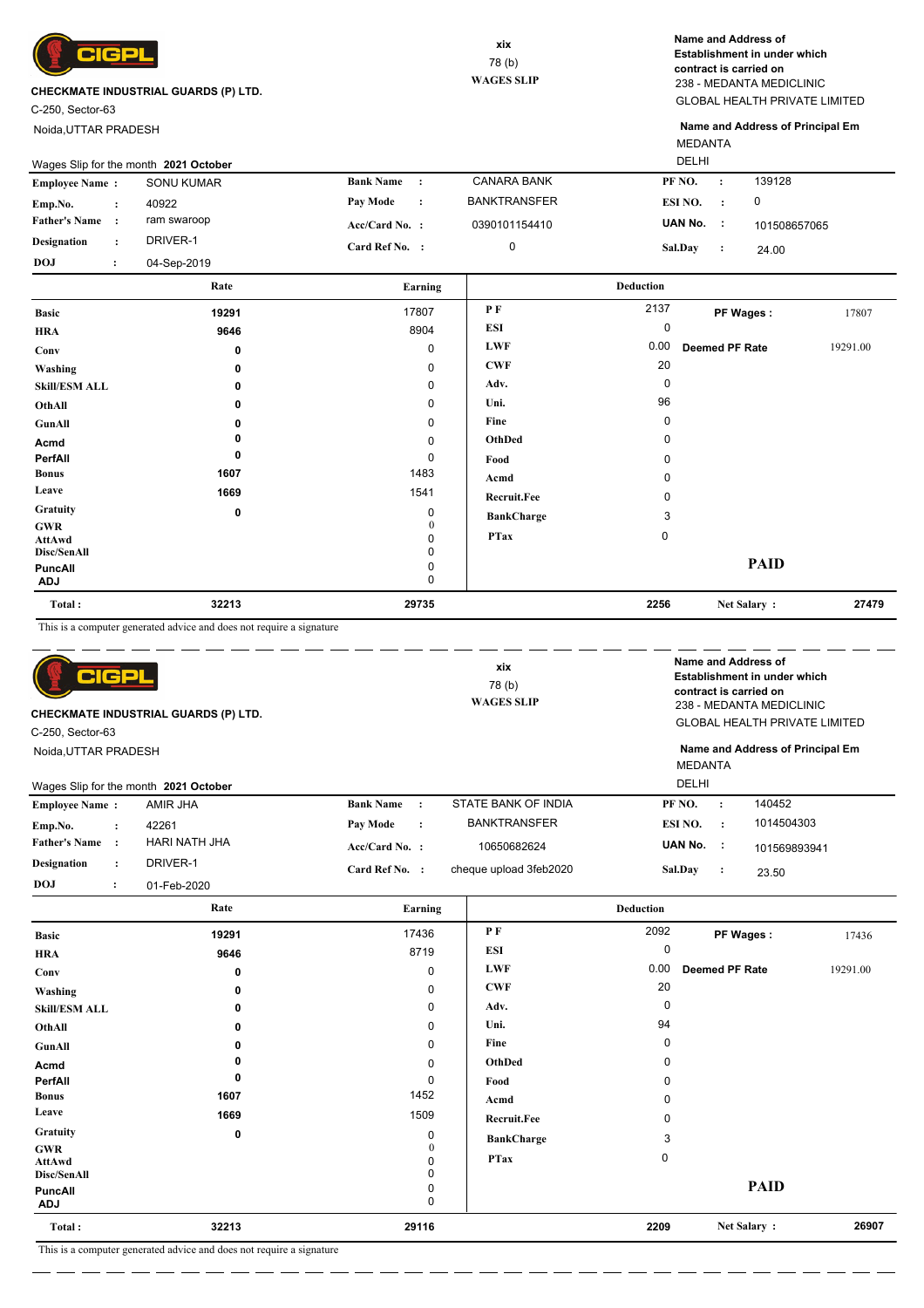

C-250, Sector-63

Noida,UTTAR PRADESH

GLOBAL HEALTH PRIVATE LIMITED 238 - MEDANTA MEDICLINIC **Name and Address of Establishment in under which contract is carried on**

MEDANTA **Name and Address of Principal Em**

| <b>DELHI</b><br>Wages Slip for the month 2021 October |  |                 |                  |           |                     |         |  |              |  |  |
|-------------------------------------------------------|--|-----------------|------------------|-----------|---------------------|---------|--|--------------|--|--|
| <b>Employee Name:</b>                                 |  | <b>MACLEENA</b> | <b>Bank Name</b> |           | CANARA BANK         | PF NO.  |  | 23966        |  |  |
| Emp.No.                                               |  | 29967           | Pay Mode         | $\sim$ 1. | <b>BANKTRANSFER</b> | ESI NO. |  | 1013761147   |  |  |
| <b>Father's Name</b>                                  |  | ALEXANDER       | $Acc/Card No.$ : |           | 0341101104653       | UAN No. |  | 100520691315 |  |  |
| <b>Designation</b>                                    |  | LADY GUARD      | Card Ref No. :   |           |                     | Sal.Dav |  | 22.50        |  |  |
| <b>DOJ</b>                                            |  | 04-Jun-2015     |                  |           |                     |         |  |              |  |  |

|                       | Rate  | Earning  |                    | <b>Deduction</b> |                |          |
|-----------------------|-------|----------|--------------------|------------------|----------------|----------|
| <b>Basic</b>          | 17537 | 15176    | PF                 | 1821             | PF Wages:      | 15176    |
| <b>HRA</b>            | 8769  | 7589     | ESI                | 0                |                |          |
| Conv                  | 0     | 0        | <b>LWF</b>         | 0.00             | Deemed PF Rate | 17537.00 |
| Washing               | 0     | 0        | <b>CWF</b>         | 20               |                |          |
| <b>Skill/ESM ALL</b>  | 0     | 0        | Adv.               | $\mathbf 0$      |                |          |
| OthAll                | 0     | 0        | Uni.               | 90               |                |          |
| GunAll                |       | 0        | Fine               | 0                |                |          |
| Acmd                  |       | 0        | OthDed             | 0                |                |          |
| PerfAll               | 0     | 0        | Food               | 0                |                |          |
| <b>Bonus</b>          | 1461  | 1264     | Acmd               | 0                |                |          |
| Leave                 | 1517  | 1313     | <b>Recruit.Fee</b> | 0                |                |          |
| Gratuity              | 0     | 0        | <b>BankCharge</b>  | 3                |                |          |
| <b>GWR</b>            |       | 877<br>0 | <b>PTax</b>        | 0                |                |          |
| AttAwd<br>Disc/SenAll |       | 0        |                    |                  |                |          |
| PuncAll<br><b>ADJ</b> |       | 0<br>0   |                    |                  | <b>PAID</b>    |          |
| Total:                | 29284 | 26219    |                    | 1934             | Net Salary:    | 24285    |

This is a computer generated advice and does not require a signature

| 머더의<br>CHECKMATE INDUSTRIAL GUARDS (P) LTD.<br>C-250, Sector-63<br>Noida, UTTAR PRADESH |                      |                                       | xix<br>78 (b)<br><b>WAGES SLIP</b> |           |                      | Name and Address of<br>Establishment in under which<br>contract is carried on<br>238 - MEDANTA MEDICLINIC<br><b>GLOBAL HEALTH PRIVATE LIMITED</b><br>Name and Address of Principal Em<br><b>MEDANTA</b> |           |              |  |
|-----------------------------------------------------------------------------------------|----------------------|---------------------------------------|------------------------------------|-----------|----------------------|---------------------------------------------------------------------------------------------------------------------------------------------------------------------------------------------------------|-----------|--------------|--|
|                                                                                         |                      | Wages Slip for the month 2021 October |                                    |           |                      | <b>DELHI</b>                                                                                                                                                                                            |           |              |  |
| <b>Employee Name:</b>                                                                   |                      | <b>PUSPA RAI</b>                      | <b>Bank Name</b>                   | $\cdot$ : | UNION BANK OF INDIA  | PF NO.                                                                                                                                                                                                  | $\cdot$   | 137454       |  |
| Emp.No.                                                                                 | $\ddot{\phantom{a}}$ | 39115                                 | <b>Pay Mode</b>                    | $\cdot$   | <b>BANKTRANSFER</b>  | ESI NO.                                                                                                                                                                                                 | $\cdot$ : | 1014380795   |  |
| <b>Father's Name</b>                                                                    | $\cdot$ :            | VIRENDRA KUMAR SINGH                  | $Acc/Card No.$ :                   |           | 648502010002074      | UAN No. :                                                                                                                                                                                               |           | 101314241827 |  |
| <b>Designation</b>                                                                      | $\ddot{\phantom{a}}$ | <b>LADY GUARD</b>                     | Card Ref No. :                     |           | <b>SCAN COPY ATT</b> | Sal.Day                                                                                                                                                                                                 | $\cdot$   | 23.00        |  |
| <b>DOJ</b>                                                                              | $\ddot{\cdot}$       | 26-Dec-2018                           |                                    |           |                      |                                                                                                                                                                                                         |           |              |  |
|                                                                                         |                      |                                       |                                    |           |                      |                                                                                                                                                                                                         |           |              |  |

|                                     | Rate                                         | Earning     |                   | <b>Deduction</b> |                       |          |
|-------------------------------------|----------------------------------------------|-------------|-------------------|------------------|-----------------------|----------|
| <b>Basic</b>                        | 17537                                        | 15514       | P F               | 1862             | PF Wages:             | 15514    |
| <b>HRA</b>                          | 8769                                         | 7757        | ESI               | 0                |                       |          |
| Conv                                | 0                                            | 0           | <b>LWF</b>        | 0.00             | <b>Deemed PF Rate</b> | 17537.00 |
| Washing                             | 0                                            | $\mathbf 0$ | <b>CWF</b>        | 20               |                       |          |
| <b>Skill/ESM ALL</b>                | 0                                            | $\mathbf 0$ | Adv.              | $\Omega$         |                       |          |
| OthAll                              | 0                                            | 0           | Uni.              | 92               |                       |          |
| GunAll                              | 0                                            | $\mathbf 0$ | Fine              | 0                |                       |          |
| Acmd                                |                                              | $\mathbf 0$ | OthDed            |                  |                       |          |
| PerfAll                             | 0                                            | 0           | Food              |                  |                       |          |
| <b>Bonus</b>                        | 1461                                         | 1292        | Acmd              |                  |                       |          |
| Leave                               | 1517                                         | 1342        | Recruit.Fee       |                  |                       |          |
| Gratuity                            | 0                                            | 0           | <b>BankCharge</b> | 3                |                       |          |
| <b>GWR</b><br>AttAwd<br>Disc/SenAll |                                              | 0<br>ი<br>0 | <b>PTax</b>       | $\mathbf 0$      |                       |          |
| PuncAll<br><b>ADJ</b>               |                                              | 0<br>0      |                   |                  | <b>PAID</b>           |          |
| Total:                              | 29284                                        | 25905       |                   | 1977             | Net Salary:           | 23928    |
| $-$                                 | .<br>$\cdots$<br>$\sim$ $\sim$ $\sim$ $\sim$ |             |                   |                  |                       |          |

. <u>. . . . . . . . .</u> . . . . .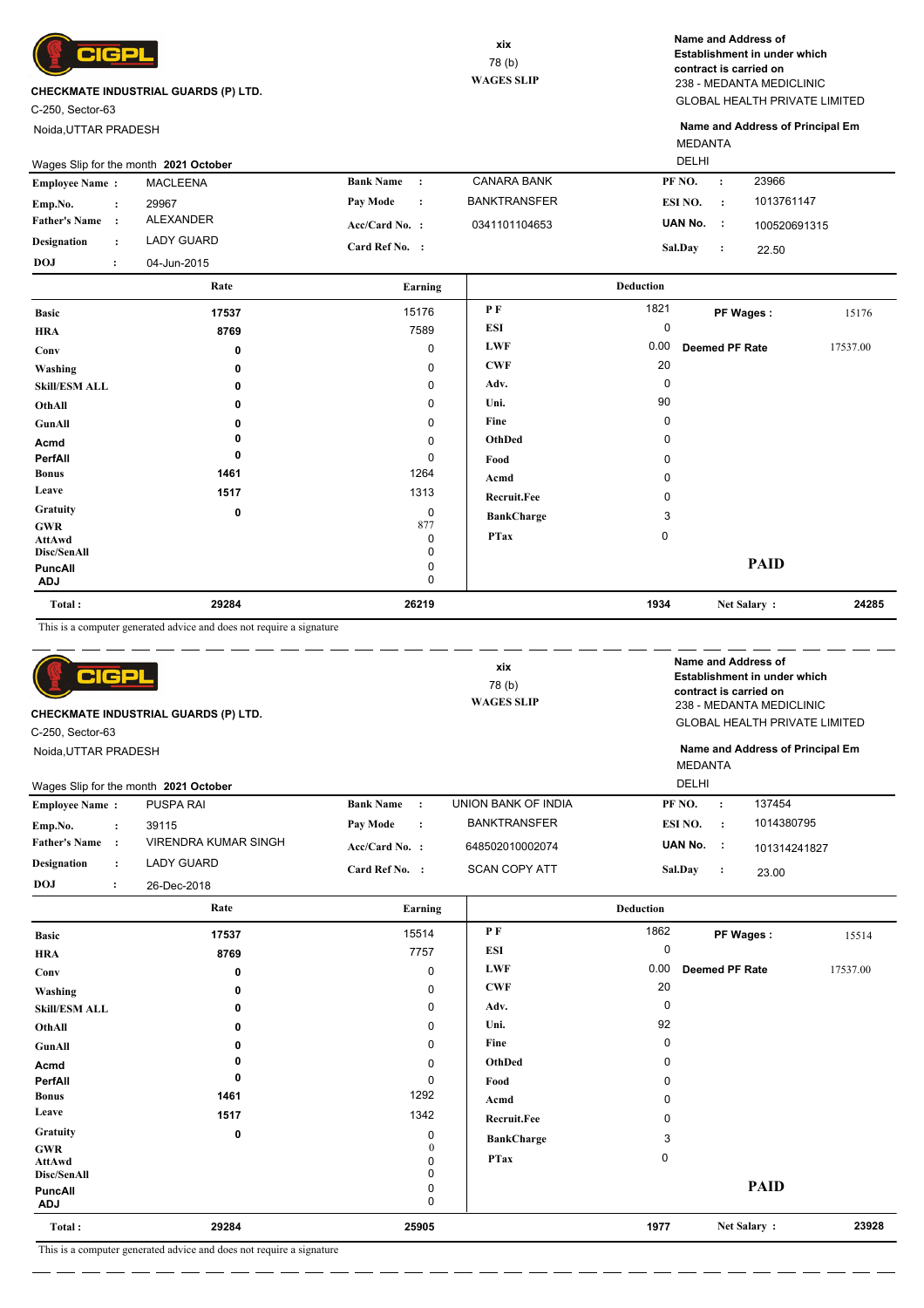

C-250, Sector-63

Noida,UTTAR PRADESH

GLOBAL HEALTH PRIVATE LIMITED 238 - MEDANTA MEDICLINIC **Name and Address of Establishment in under which contract is carried on**

MEDANTA **Name and Address of Principal Em**

| DELHI<br>Wages Slip for the month 2021 October |  |                       |                  |           |                     |           |           |              |
|------------------------------------------------|--|-----------------------|------------------|-----------|---------------------|-----------|-----------|--------------|
| <b>Employee Name:</b>                          |  | NAWLESH KUMAR         | <b>Bank Name</b> | $\cdot$   | <b>CANARA BANK</b>  | PF NO.    | $\cdot$   | 8174         |
| Emp.No.                                        |  | 14481                 | Pav Mode         | $\cdot$ : | <b>BANKTRANSFER</b> | ESI NO.   | $\cdot$ : | 1012485934   |
| <b>Father's Name</b>                           |  | NONU SINGH            | $Acc/Card No.$ : |           | 0268108064744       | UAN No. : |           | 100253206097 |
| Designation                                    |  | <b>SECURITY GUARD</b> | Card Ref No. :   |           |                     | Sal.Day   |           | 24.00        |
| <b>DOJ</b>                                     |  | 16-Dec-2008           |                  |           |                     |           |           |              |

|                              | Rate  | Earning     |                   | <b>Deduction</b> |                |          |
|------------------------------|-------|-------------|-------------------|------------------|----------------|----------|
| <b>Basic</b>                 | 17537 | 16188       | PF                | 1943             | PF Wages:      | 16188    |
| <b>HRA</b>                   | 8769  | 8094        | ESI               | 0                |                |          |
| Conv                         | 0     | $\mathbf 0$ | <b>LWF</b>        | 0.00             | Deemed PF Rate | 17537.00 |
| Washing                      | 0     | 0           | <b>CWF</b>        | 20               |                |          |
| <b>Skill/ESM ALL</b>         | 0     | 0           | Adv.              | 0                |                |          |
| OthAll                       | 0     | 0           | Uni.              | 96               |                |          |
| GunAll                       | 0     | 0           | Fine              | 0                |                |          |
| Acmd                         |       | 0           | OthDed            | 0                |                |          |
| PerfAll                      | 0     | 0           | Food              | 0                |                |          |
| <b>Bonus</b>                 | 1461  | 1349        | Acmd              | 0                |                |          |
| Leave                        | 1517  | 1400        | Recruit.Fee       | 0                |                |          |
| Gratuity                     | 0     | 0           | <b>BankCharge</b> | 3                |                |          |
| <b>GWR</b><br><b>AttAwd</b>  |       | 6138<br>0   | <b>PTax</b>       | $\mathbf 0$      |                |          |
| Disc/SenAll                  |       | 0           |                   |                  |                |          |
| <b>PuncAll</b><br><b>ADJ</b> |       | 0<br>0      |                   |                  | <b>PAID</b>    |          |
| Total:                       | 29284 | 33169       |                   | 2062             | Net Salary:    | 31107    |

This is a computer generated advice and does not require a signature

| CIGP<br>CHECKMATE INDUSTRIAL GUARDS (P) LTD.<br>C-250, Sector-63<br>Noida, UTTAR PRADESH |                                       |                               | Name and Address of<br>xix<br><b>Establishment in under which</b><br>78 (b)<br>contract is carried on<br><b>WAGES SLIP</b><br>238 - MEDANTA MEDICLINIC<br><b>GLOBAL HEALTH PRIVATE LIMITED</b> |                                                    |                         |          |
|------------------------------------------------------------------------------------------|---------------------------------------|-------------------------------|------------------------------------------------------------------------------------------------------------------------------------------------------------------------------------------------|----------------------------------------------------|-------------------------|----------|
|                                                                                          |                                       |                               |                                                                                                                                                                                                |                                                    |                         |          |
|                                                                                          |                                       |                               |                                                                                                                                                                                                | Name and Address of Principal Em<br><b>MEDANTA</b> |                         |          |
|                                                                                          | Wages Slip for the month 2021 October |                               |                                                                                                                                                                                                | DELHI                                              |                         |          |
| <b>Employee Name:</b>                                                                    | SANJAY KUMAR SINGH                    | <b>Bank Name</b><br>$\cdot$ : | <b>UNJAB NATIONAL BAN</b>                                                                                                                                                                      | PF <sub>NO</sub> .                                 | 16320<br>$\cdot$        |          |
| Emp.No.<br>$\ddot{\phantom{a}}$                                                          | 21677                                 | Pay Mode<br>$\cdot$           | <b>BANKTRANSFER</b>                                                                                                                                                                            | ESI NO.                                            | 2007387787<br>$\cdot$ : |          |
| <b>Father's Name</b><br>$\cdot$ :                                                        | <b>BACHHA SINGH</b>                   | Acc/Card No. :                | 1518000101094024                                                                                                                                                                               | UAN No.                                            | - 1<br>100333543436     |          |
| <b>Designation</b><br>$\ddot{\cdot}$                                                     | <b>SECURITY GUARD</b>                 | Card Ref No. :                | 0                                                                                                                                                                                              | Sal.Day                                            | $\ddot{\cdot}$<br>24.00 |          |
| <b>DOJ</b><br>$\ddot{\phantom{a}}$                                                       | 15-Oct-2012                           |                               |                                                                                                                                                                                                |                                                    |                         |          |
|                                                                                          | Rate                                  | Earning                       |                                                                                                                                                                                                | <b>Deduction</b>                                   |                         |          |
| <b>Basic</b>                                                                             | 17537                                 | 16188                         | PF                                                                                                                                                                                             | 1943                                               | PF Wages:               | 16188    |
| <b>HRA</b>                                                                               | 8769                                  | 8094                          | <b>ESI</b>                                                                                                                                                                                     | 0                                                  |                         |          |
| Conv                                                                                     | 0                                     | $\Omega$                      | <b>LWF</b>                                                                                                                                                                                     | 0.00                                               | <b>Deemed PF Rate</b>   | 17537.00 |
| Washing                                                                                  | 0                                     | 0                             | CWF                                                                                                                                                                                            | 20                                                 |                         |          |
| <b>Skill/ESM ALL</b>                                                                     | 0                                     | 0                             | Adv.                                                                                                                                                                                           | $\Omega$                                           |                         |          |
| OthAll                                                                                   | 0                                     | 0                             | Uni.                                                                                                                                                                                           | 96                                                 |                         |          |
| <b>GunAll</b>                                                                            | 0                                     | 0                             | Fine                                                                                                                                                                                           | 0                                                  |                         |          |
| Acmd                                                                                     | 0                                     | 0                             | OthDed                                                                                                                                                                                         |                                                    |                         |          |
| PerfAll                                                                                  | 0                                     | 0                             | Food                                                                                                                                                                                           |                                                    |                         |          |
| <b>Bonus</b>                                                                             | 1461                                  | 1349                          | Acmd                                                                                                                                                                                           | <sup>n</sup>                                       |                         |          |

 $\overline{0}$ 6138

1400

**Recruit.Fee**

**BankCharge** 3

**PTax** 0

 $\overline{0}$  $\check{\circ}$  $0$ 

 **33169**

 **0 1517**

**ADJ** 0

 **29284**

**Leave Gratuity GWR AttAwd Disc/SenAll PuncAll**

**Total :**

 **2062 31107 Net Salary :**

**PAID**

0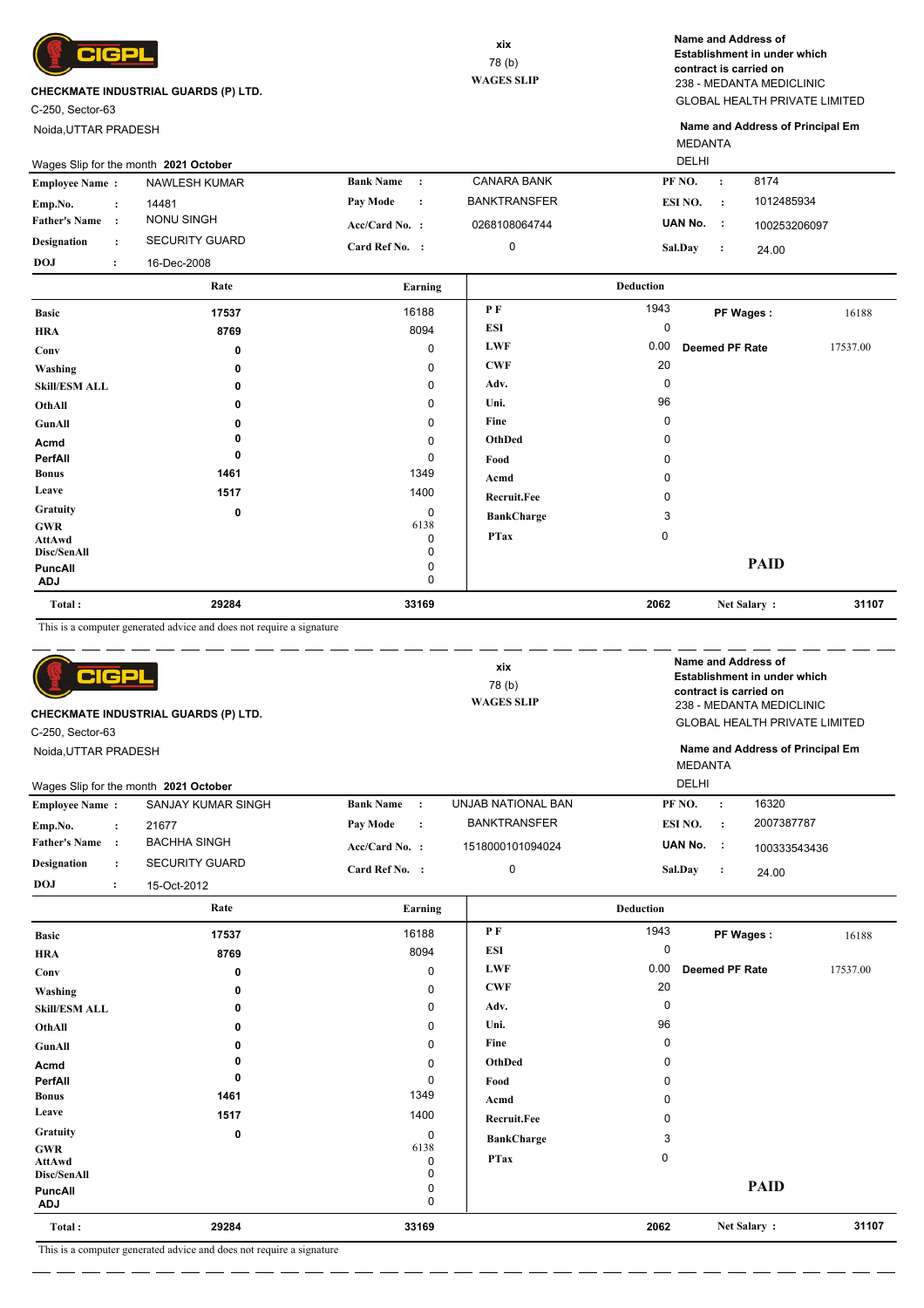

C-250, Sector-63

Noida,UTTAR PRADESH

GLOBAL HEALTH PRIVATE LIMITED 238 - MEDANTA MEDICLINIC **Name and Address of Establishment in under which contract is carried on**

MEDANTA **Name and Address of Principal Em**

| <b>DELHI</b><br>Wages Slip for the month 2021 October |  |                       |                  |                      |                     |                |  |              |
|-------------------------------------------------------|--|-----------------------|------------------|----------------------|---------------------|----------------|--|--------------|
| <b>Employee Name:</b>                                 |  | <b>RAJESH KUMAR</b>   | <b>Bank Name</b> |                      | STATE BANK OF INDIA | PF NO.         |  | 140248       |
| Emp.No.                                               |  | 42063                 | Pay Mode         | $\ddot{\phantom{0}}$ | <b>BANKTRANSFER</b> | ESI NO.        |  | 1014498675   |
| <b>Father's Name</b>                                  |  | mangtu ram            | $Acc/Card No.$ : |                      | 61118567994         | UAN No.        |  | 100711483713 |
| <b>Designation</b>                                    |  | <b>SECURITY GUARD</b> | Card Ref No. :   |                      |                     | <b>Sal.Day</b> |  | 23.00        |
| <b>DOJ</b>                                            |  | 03-Jan-2020           |                  |                      |                     |                |  |              |

|                                            | Rate     | Earning        |                   | <b>Deduction</b> |                       |          |
|--------------------------------------------|----------|----------------|-------------------|------------------|-----------------------|----------|
| <b>Basic</b>                               | 17537    | 15514          | P F               | 1862             | PF Wages:             | 15514    |
| <b>HRA</b>                                 | 8769     | 7757           | ESI               | 0                |                       |          |
| Conv                                       | 0        | 0              | <b>LWF</b>        | 0.00             | <b>Deemed PF Rate</b> | 17537.00 |
| Washing                                    | 0        | 0              | <b>CWF</b>        | 20               |                       |          |
| <b>Skill/ESM ALL</b>                       | 0        | 0              | Adv.              | $\Omega$         |                       |          |
| OthAll                                     | $\Omega$ | 0              | Uni.              | 92               |                       |          |
| GunAll                                     | 0        | 0              | Fine              | 0                |                       |          |
| Acmd                                       |          | $\mathbf 0$    | OthDed            | 0                |                       |          |
| PerfAll                                    | 0        | 0              | Food              | <sup>0</sup>     |                       |          |
| <b>Bonus</b>                               | 1461     | 1292           | Acmd              | 0                |                       |          |
| Leave                                      | 1517     | 1342           | Recruit.Fee       |                  |                       |          |
| <b>Gratuity</b>                            | 0        | $\mathbf 0$    | <b>BankCharge</b> | 3                |                       |          |
| <b>GWR</b><br><b>AttAwd</b><br>Disc/SenAll |          | 6138<br>0<br>0 | <b>PTax</b>       | 0                |                       |          |
| <b>PuncAll</b><br><b>ADJ</b>               |          | 0<br>0         |                   |                  | <b>PAID</b>           |          |
| Total:                                     | 29284    | 32043          |                   | 1977             | Net Salary:           | 30066    |

This is a computer generated advice and does not require a signature

| CIGPL<br>CHECKMATE INDUSTRIAL GUARDS (P) LTD.<br>C-250, Sector-63 |                |                                       | xix<br>78(b)<br><b>WAGES SLIP</b> | Name and Address of<br>Establishment in under which<br>contract is carried on<br>238 - MEDANTA MEDICLINIC<br><b>GLOBAL HEALTH PRIVATE LIMITED</b> |                         |                       |                                  |
|-------------------------------------------------------------------|----------------|---------------------------------------|-----------------------------------|---------------------------------------------------------------------------------------------------------------------------------------------------|-------------------------|-----------------------|----------------------------------|
| Noida, UTTAR PRADESH                                              |                | Wages Slip for the month 2021 October |                                   |                                                                                                                                                   | <b>MEDANTA</b><br>DELHI |                       | Name and Address of Principal Em |
| <b>Employee Name:</b>                                             |                | ANUJ KUMAR SINGH                      | <b>Bank Name</b><br>$\cdot$ :     | UNJAB NATIONAL BAN                                                                                                                                | PF NO.                  | $\cdot$               | 143534                           |
| Emp.No.                                                           | $\ddot{\cdot}$ | 45493                                 | Pay Mode<br>$\ddot{\cdot}$        | <b>BANKTRANSFER</b>                                                                                                                               | ESI NO.                 | $\cdot$ :             | 2013310887                       |
| <b>Father's Name</b>                                              | $\cdot$ :      | <b>LALAN SINGH</b>                    | $Acc/Card No.$ :                  | 4980000100020123                                                                                                                                  | UAN No.                 | $\sim$ 1.             | 100897927549                     |
| <b>Designation</b>                                                | $\ddot{\cdot}$ | <b>SECURITY GUARD</b>                 | Card Ref No. :                    | $\mathbf 0$                                                                                                                                       | Sal.Day                 | $\cdot$ :<br>1.00     |                                  |
| <b>DOJ</b>                                                        | $\ddot{\cdot}$ | 28-Jun-2021                           |                                   |                                                                                                                                                   |                         |                       |                                  |
|                                                                   |                | Rate                                  | Earning                           |                                                                                                                                                   | <b>Deduction</b>        |                       |                                  |
| <b>Basic</b>                                                      |                | 17537                                 | 675                               | <b>PF</b>                                                                                                                                         | 81                      | PF Wages:             | 675                              |
| <b>HRA</b>                                                        |                | 8769                                  | 337                               | <b>ESI</b>                                                                                                                                        | 0                       |                       |                                  |
| Conv                                                              |                | 0                                     | 0                                 | <b>LWF</b>                                                                                                                                        | 0.00                    | <b>Deemed PF Rate</b> | 17537.00                         |
|                                                                   |                |                                       |                                   | $\sim$                                                                                                                                            | $\sim$                  |                       |                                  |

| 7156 |
|------|
|      |
|      |
|      |
|      |
|      |
|      |
|      |
|      |
|      |
|      |
|      |
|      |
|      |
|      |

This is a computer generated advice and does not require a signature  $\overline{\phantom{a}}$ 

 $\overline{\phantom{a}}$ ц.,

 $=$   $=$   $-$